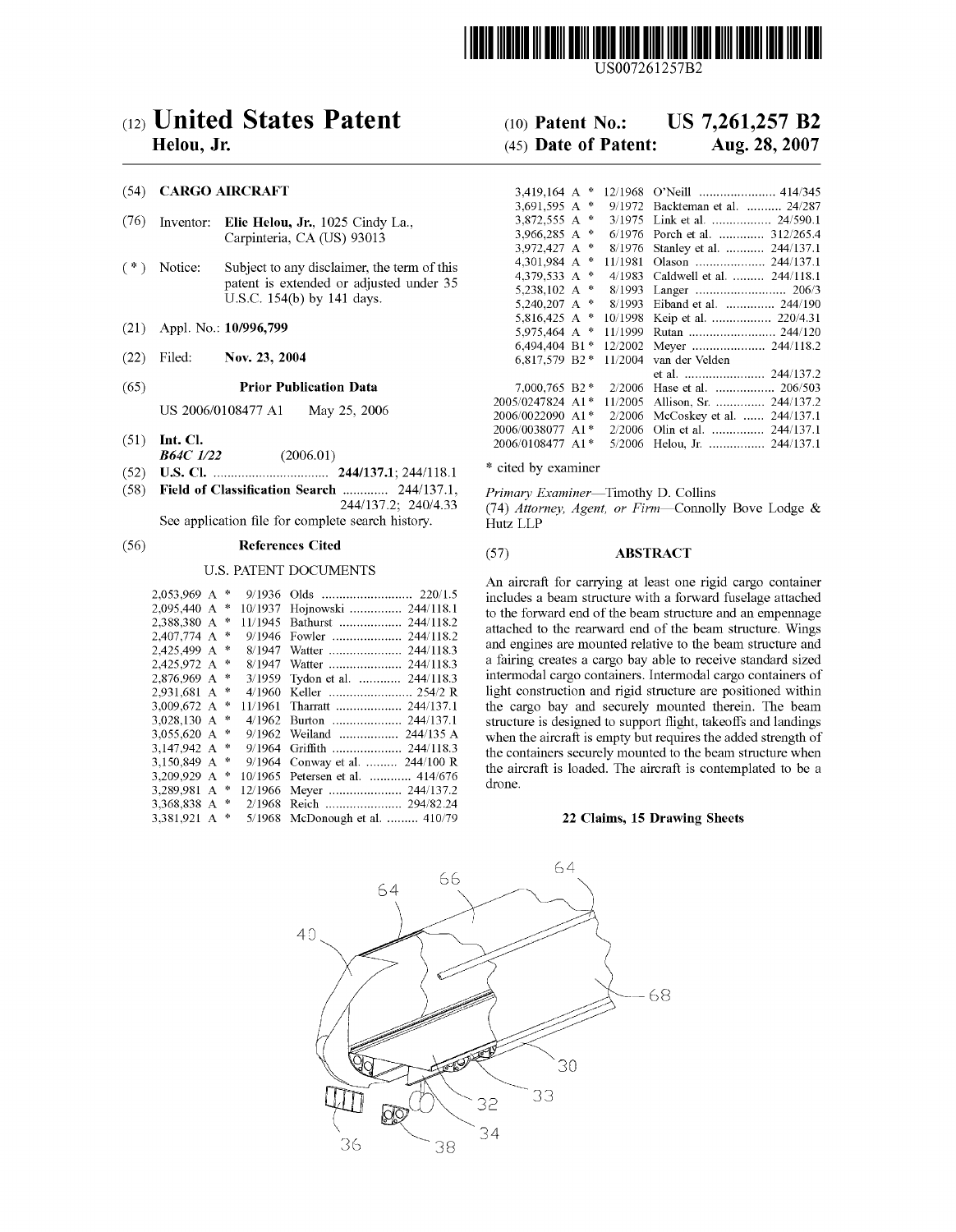

 $Fig. 1$ 



Fig 2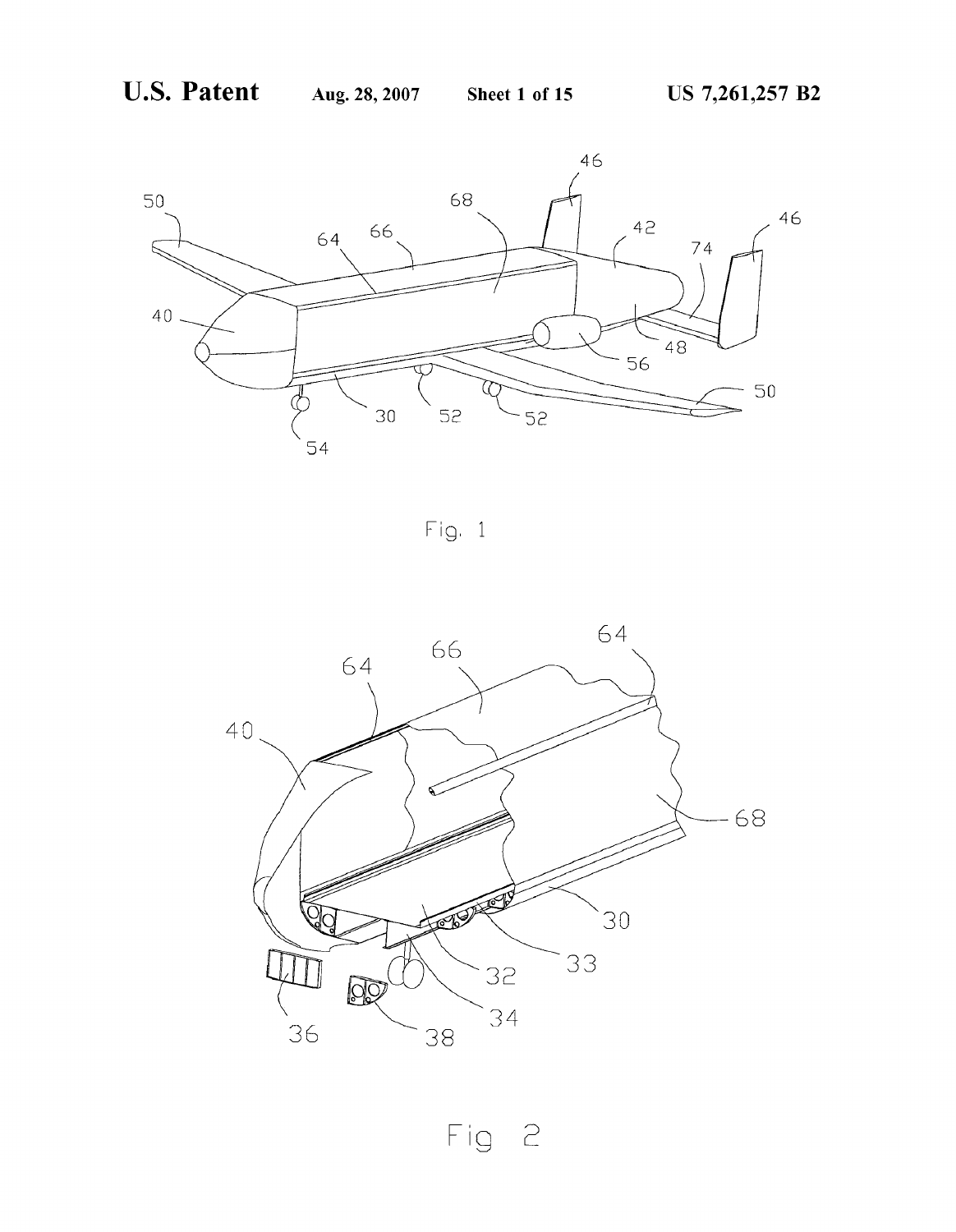



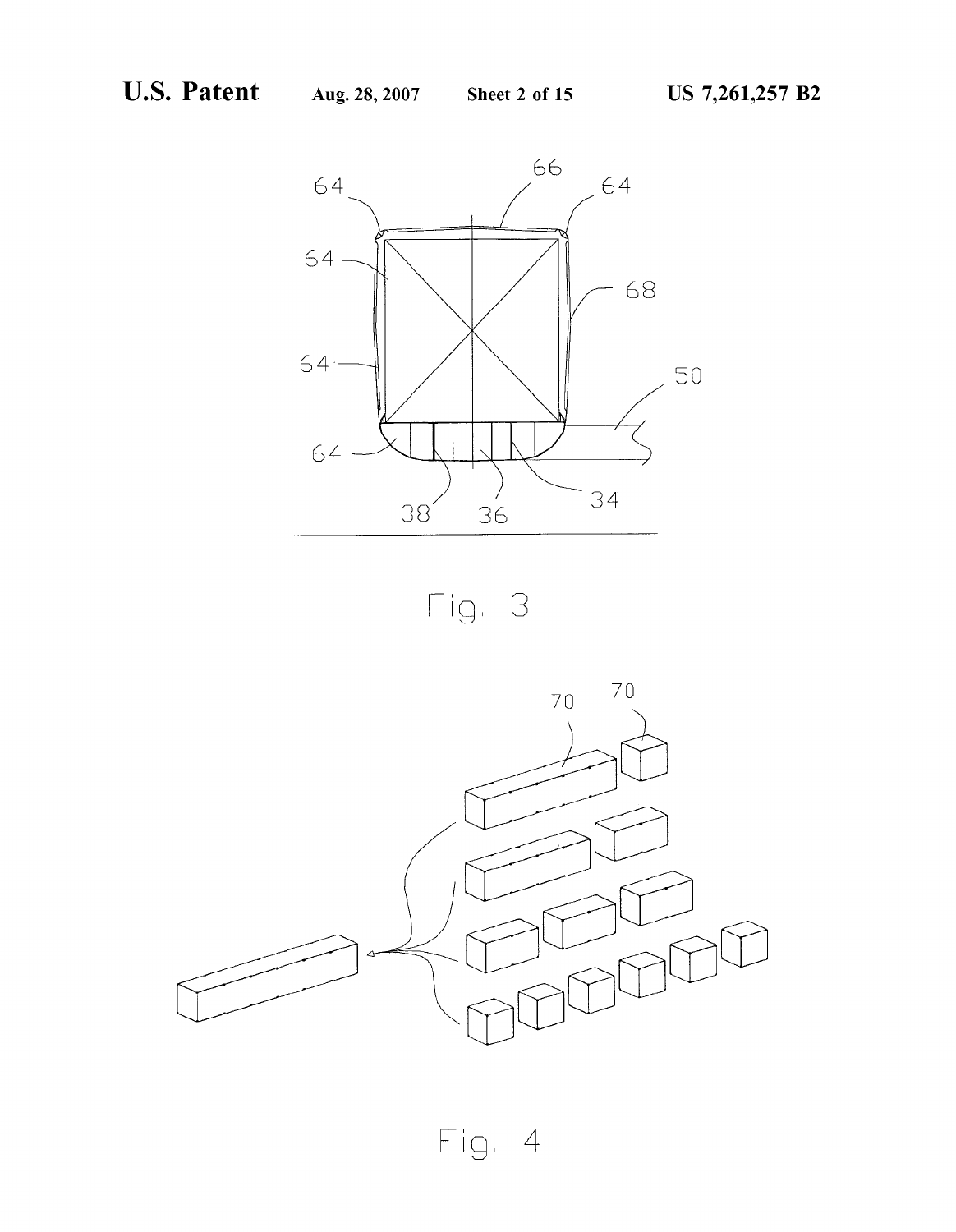

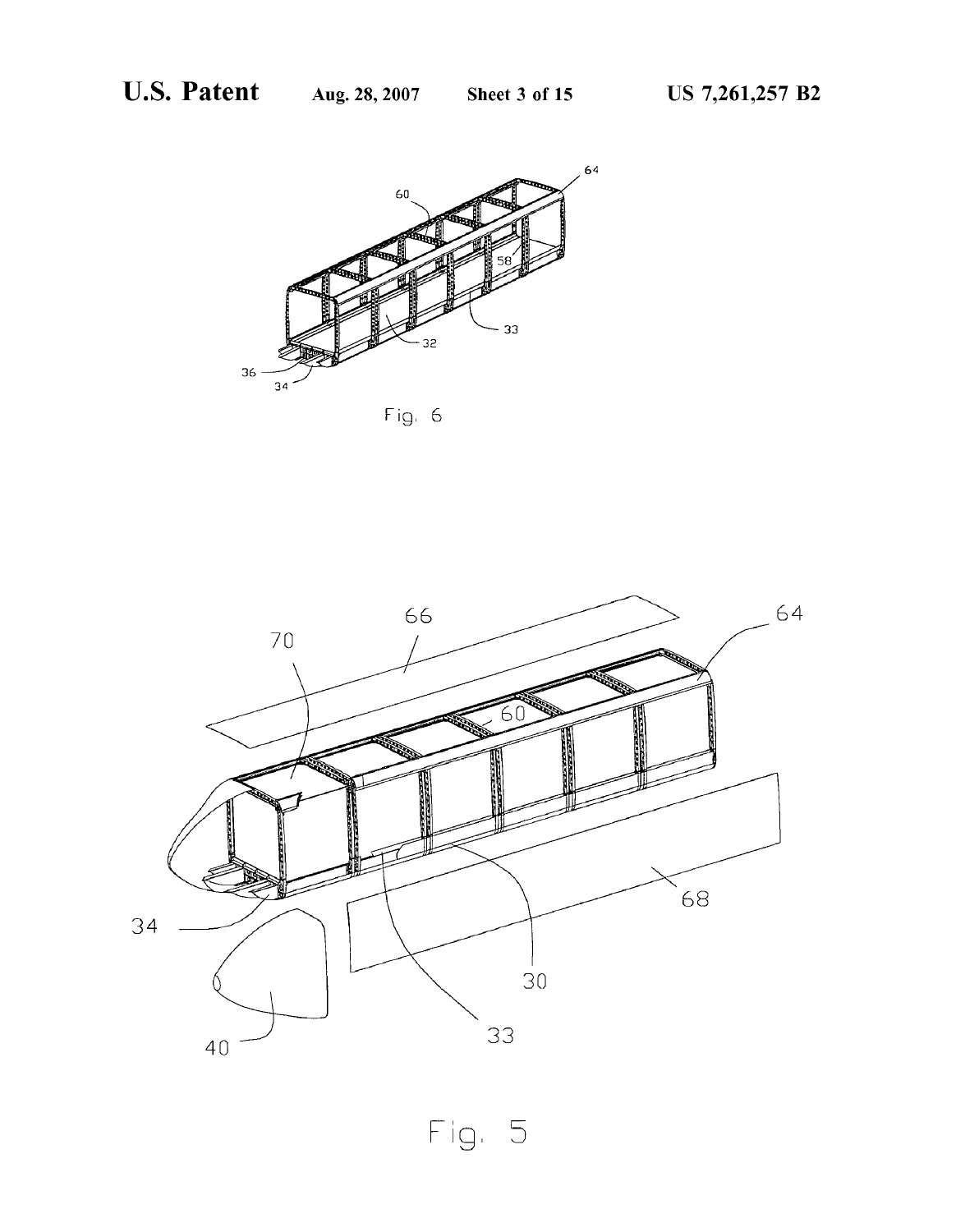

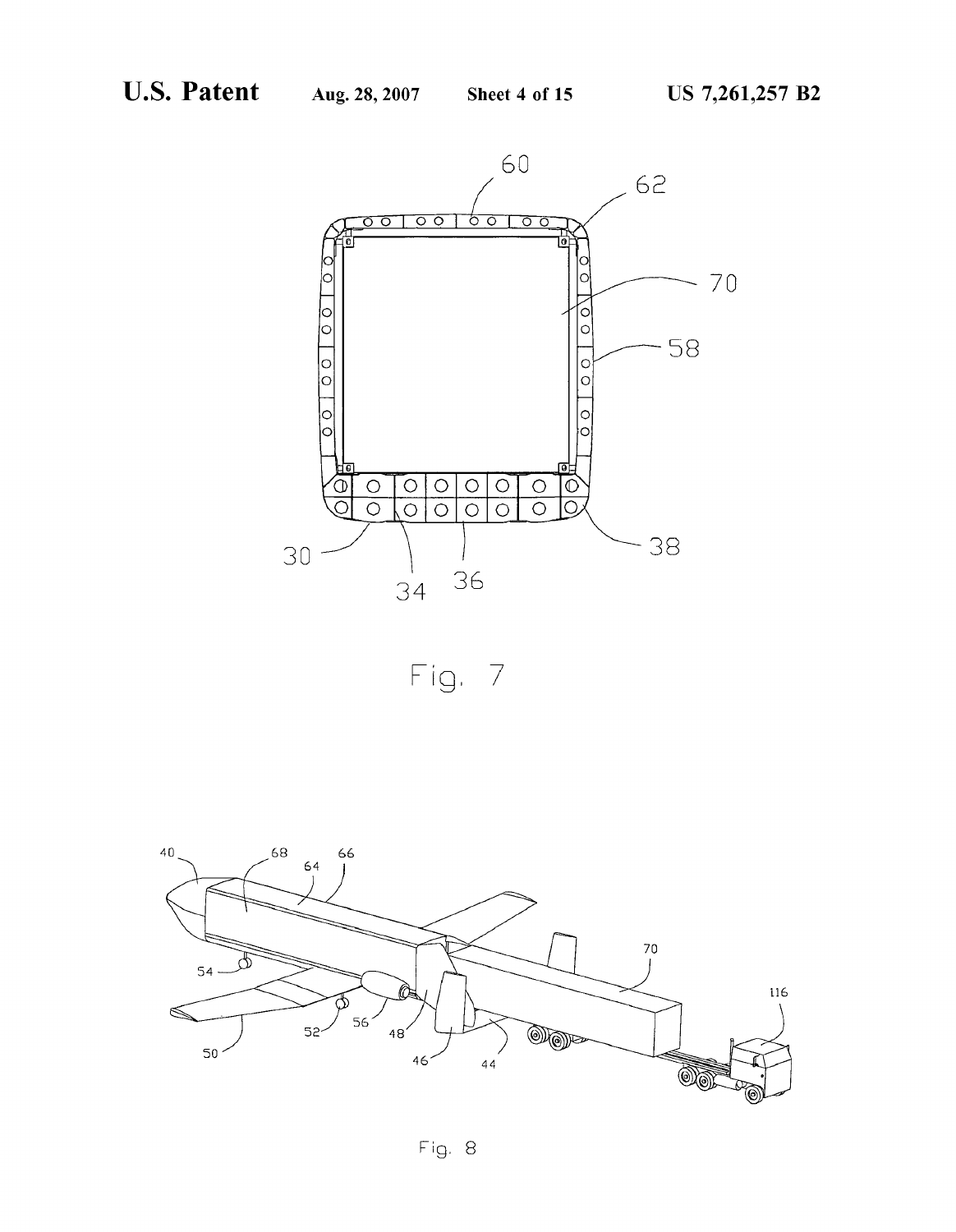



Fig. 10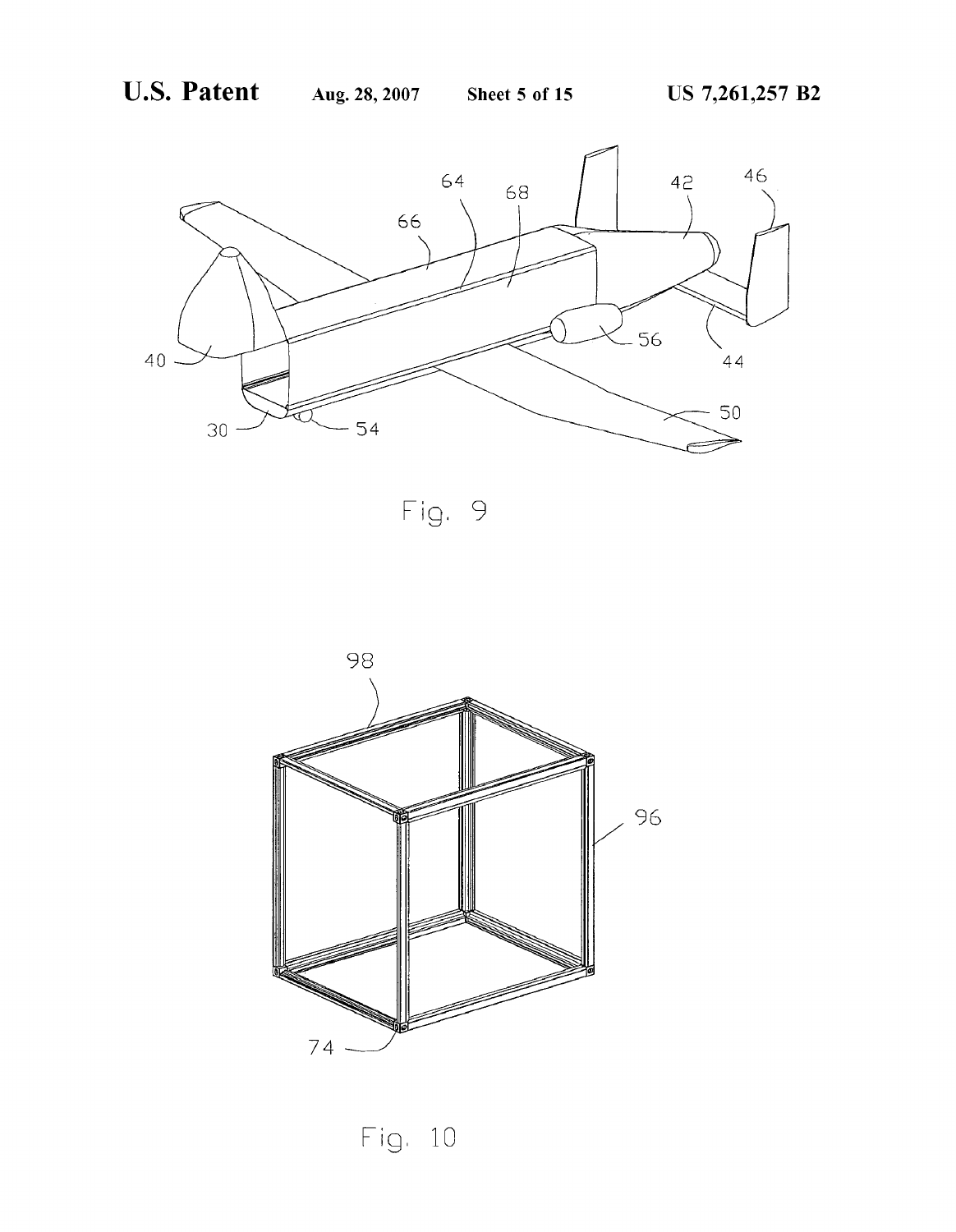

 $Fig. 11$ 

 $\hat{\boldsymbol{\beta}}$ 

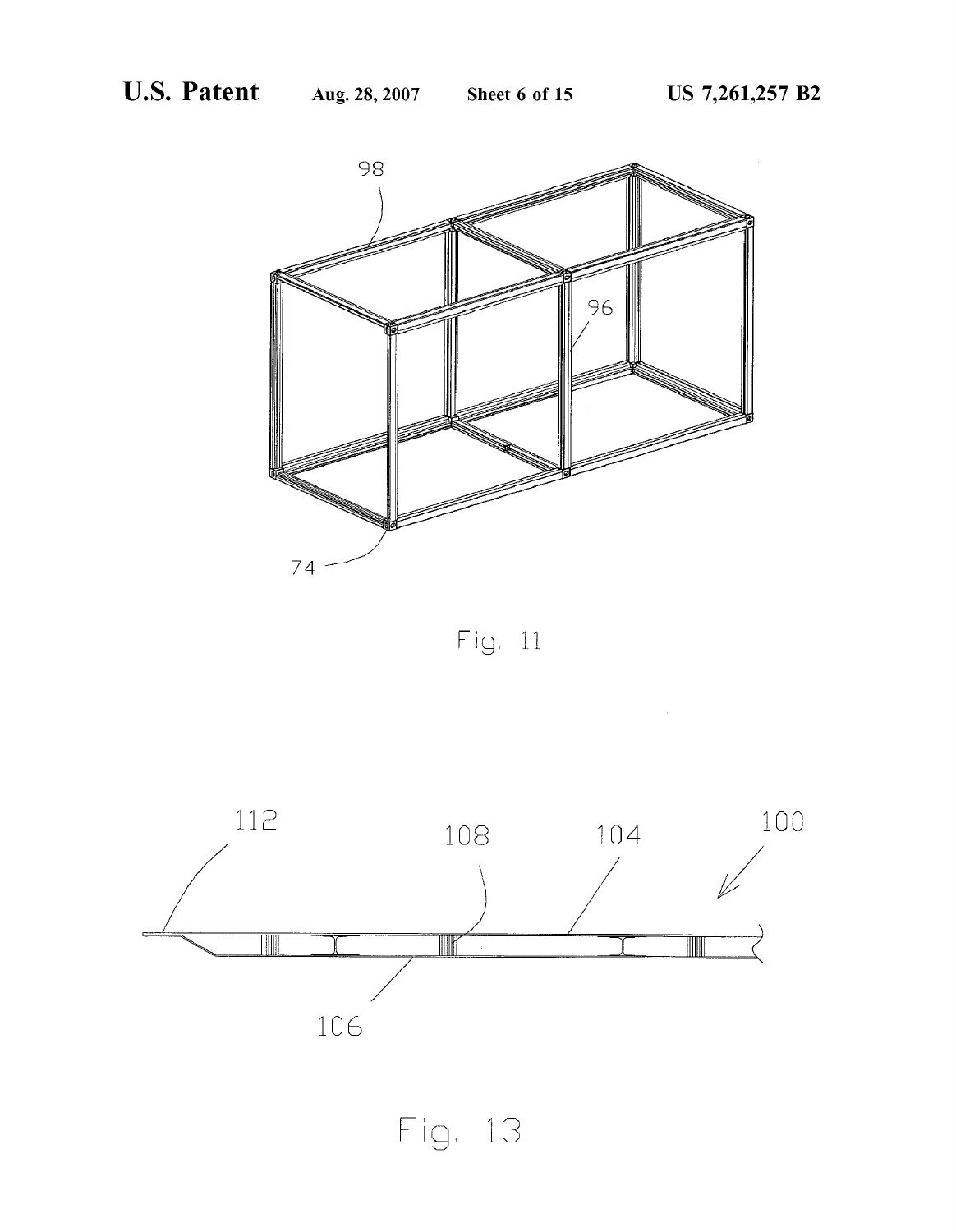

Fig 1E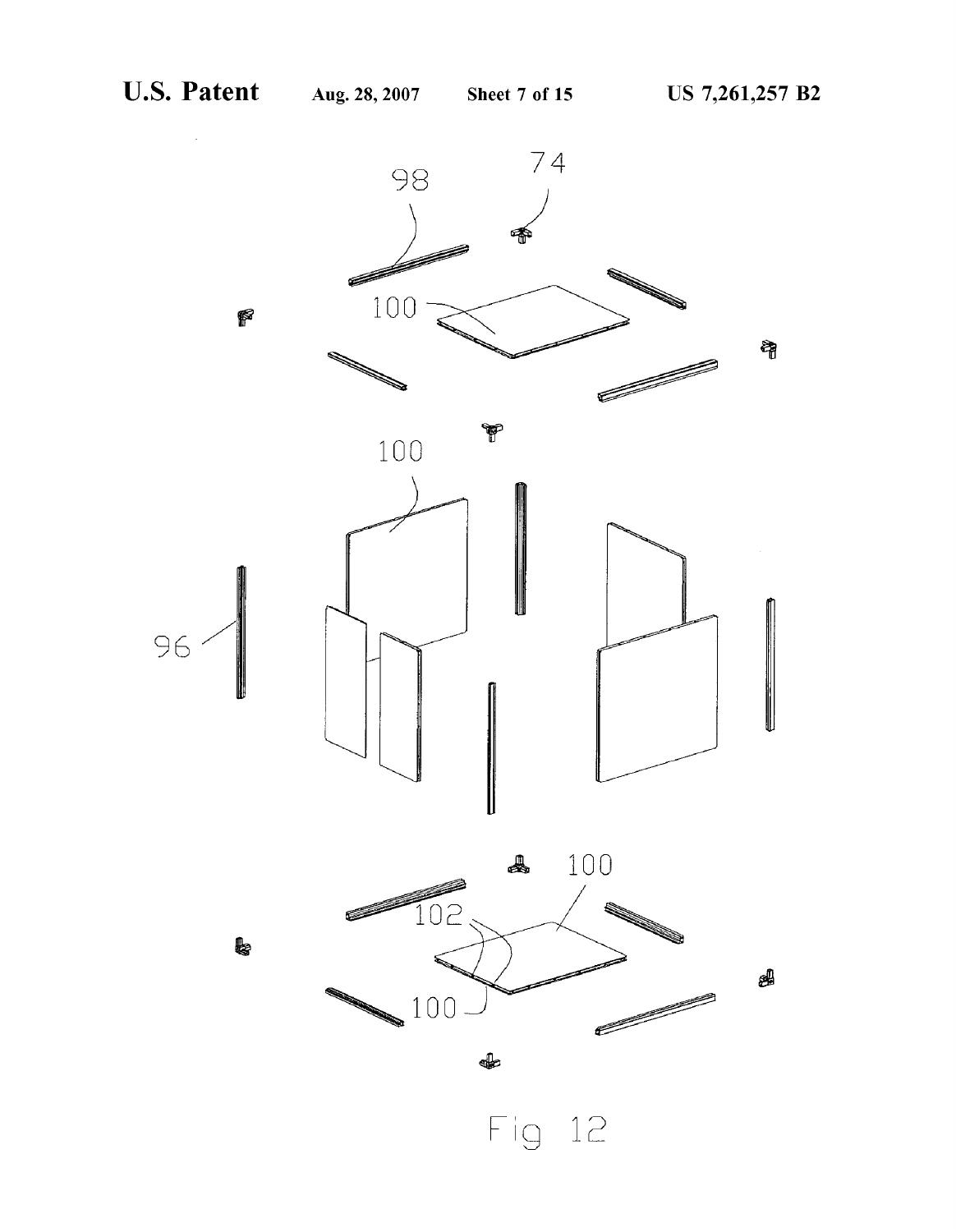

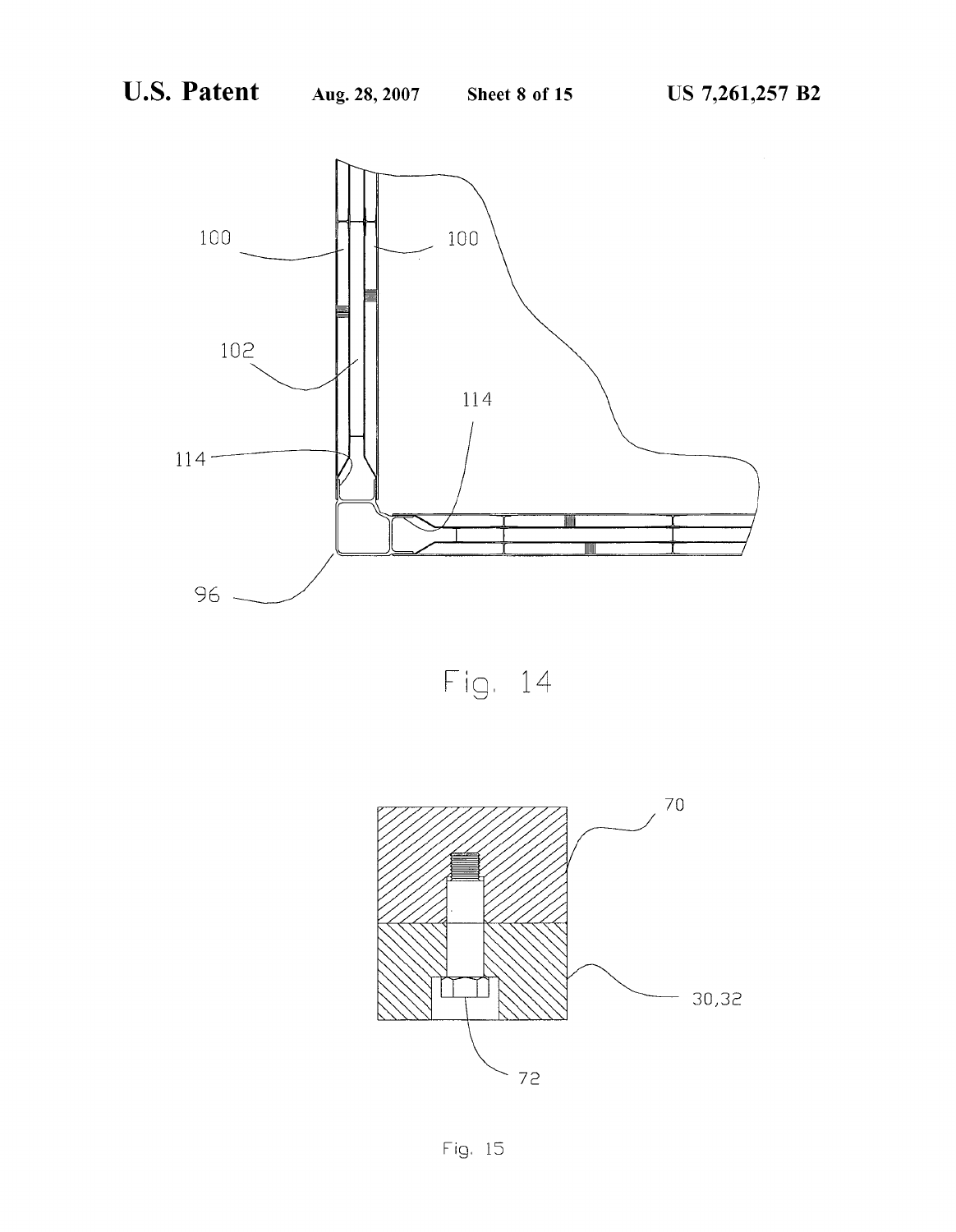



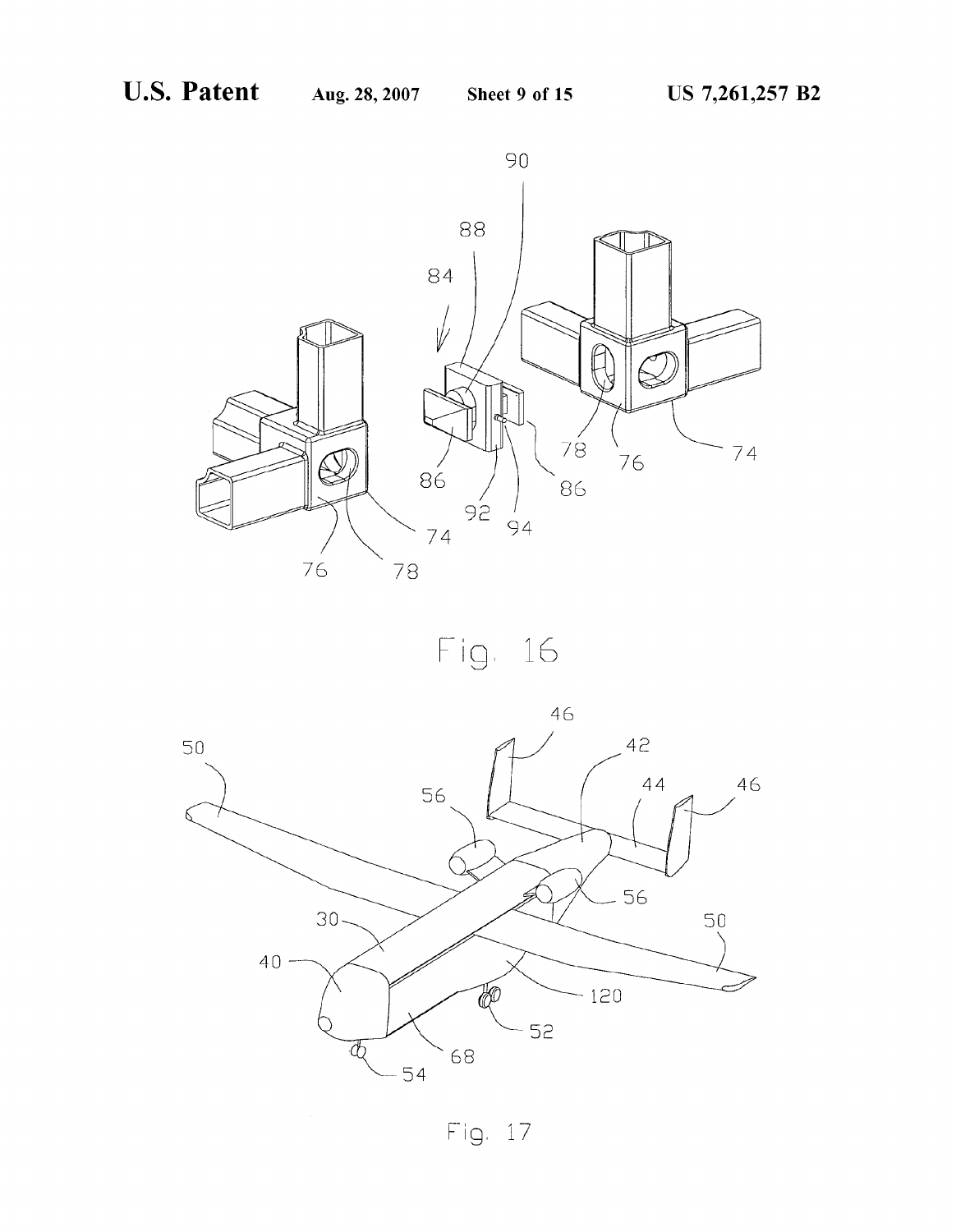



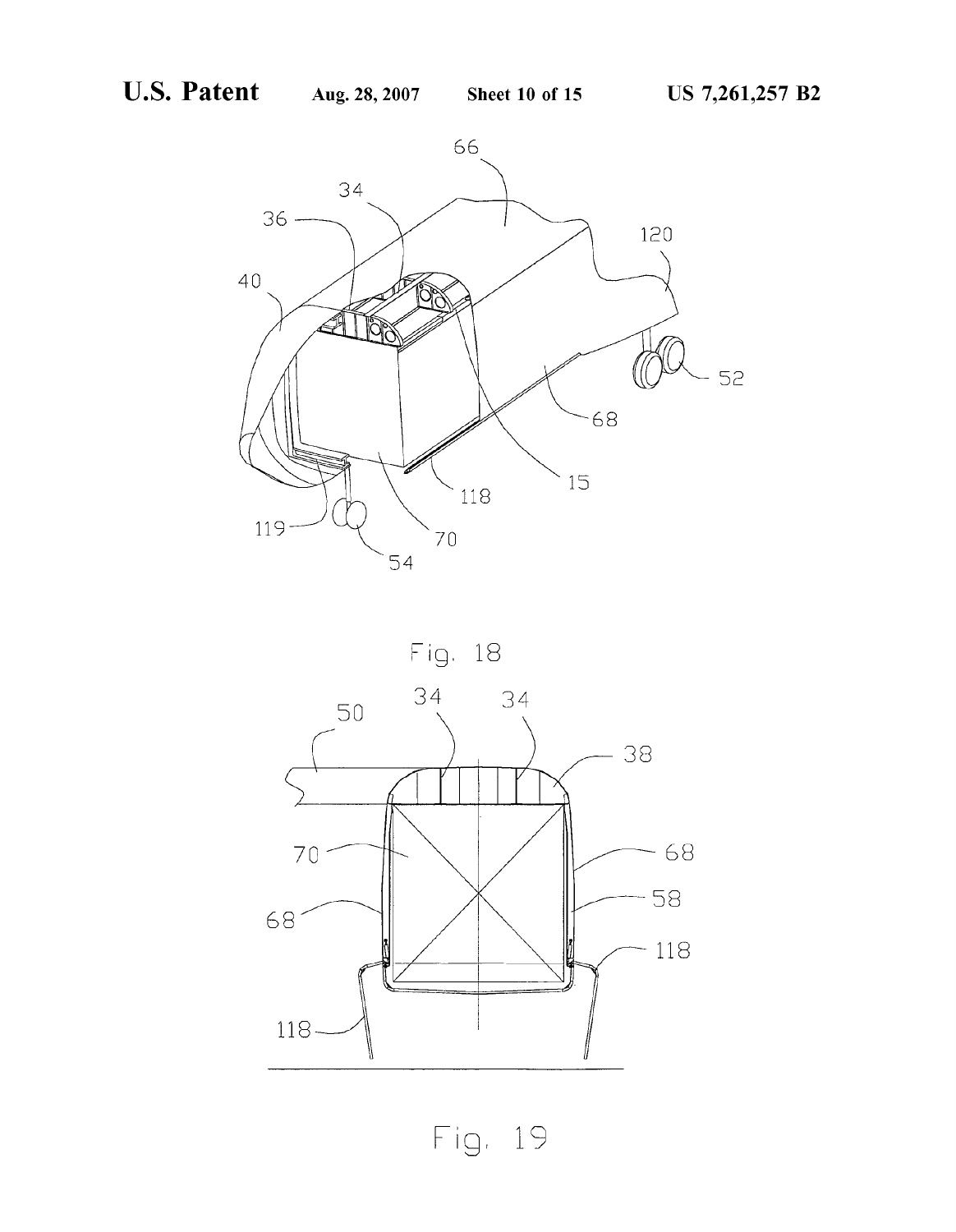





Fig. 21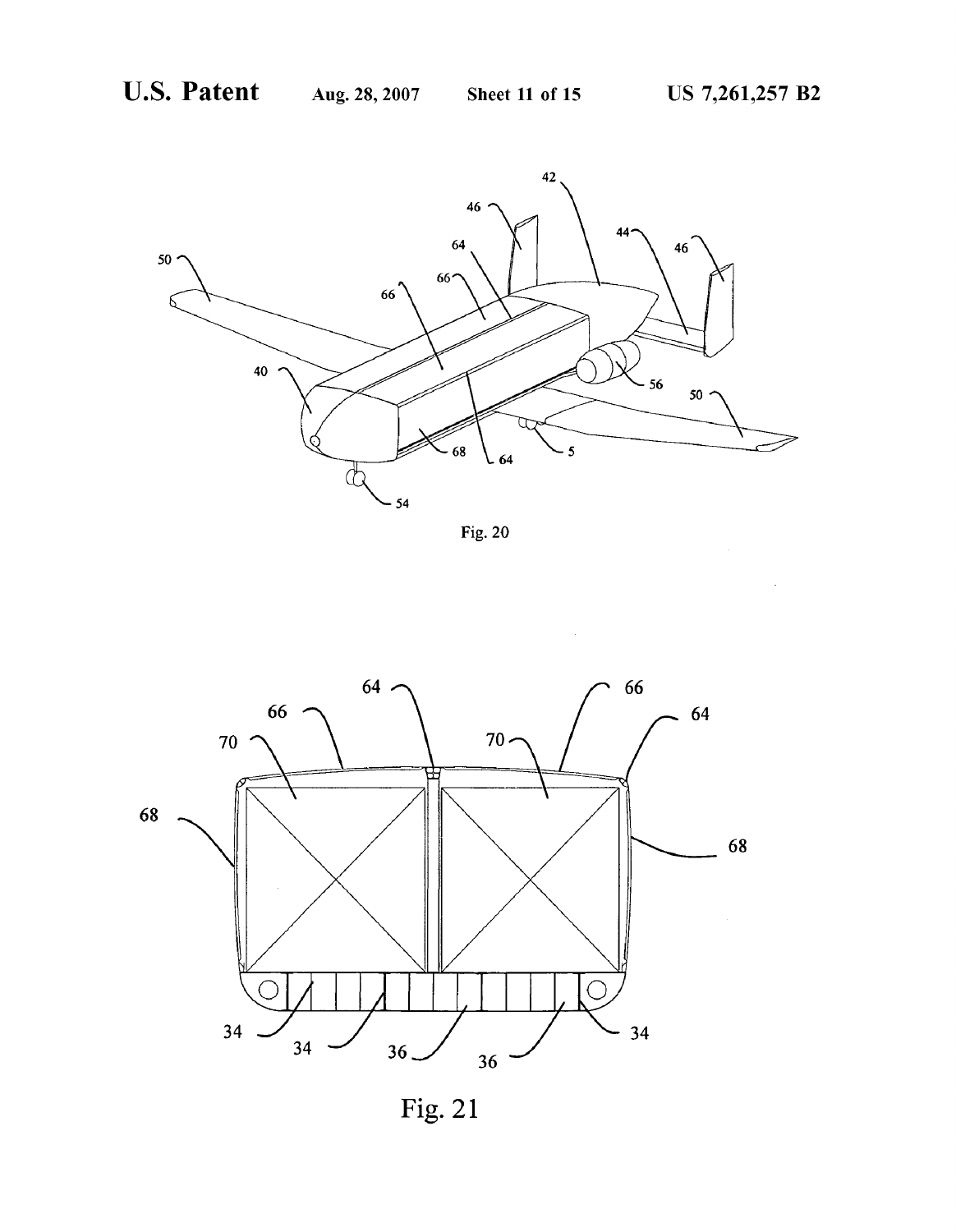



Fig. 23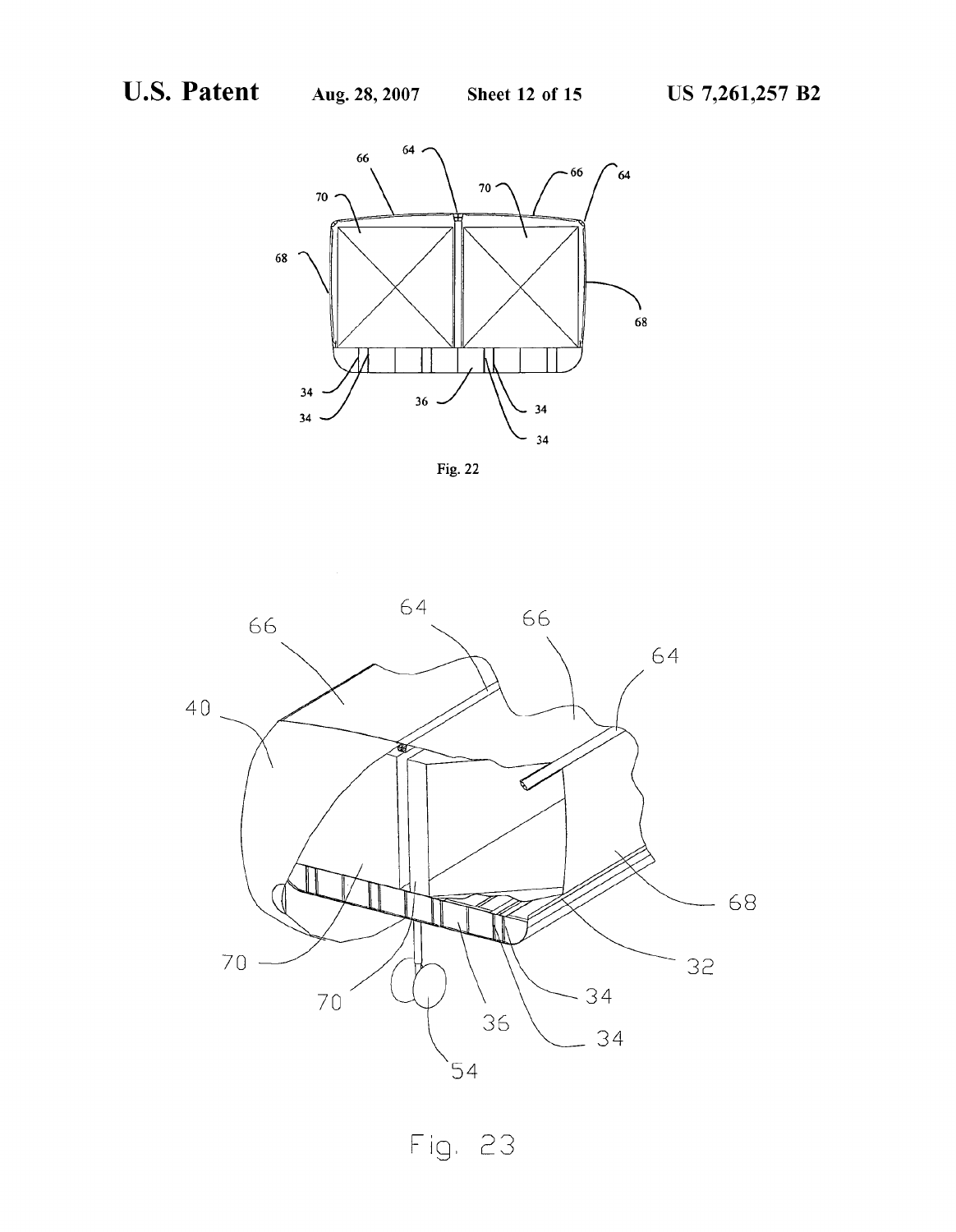

Fig. 24

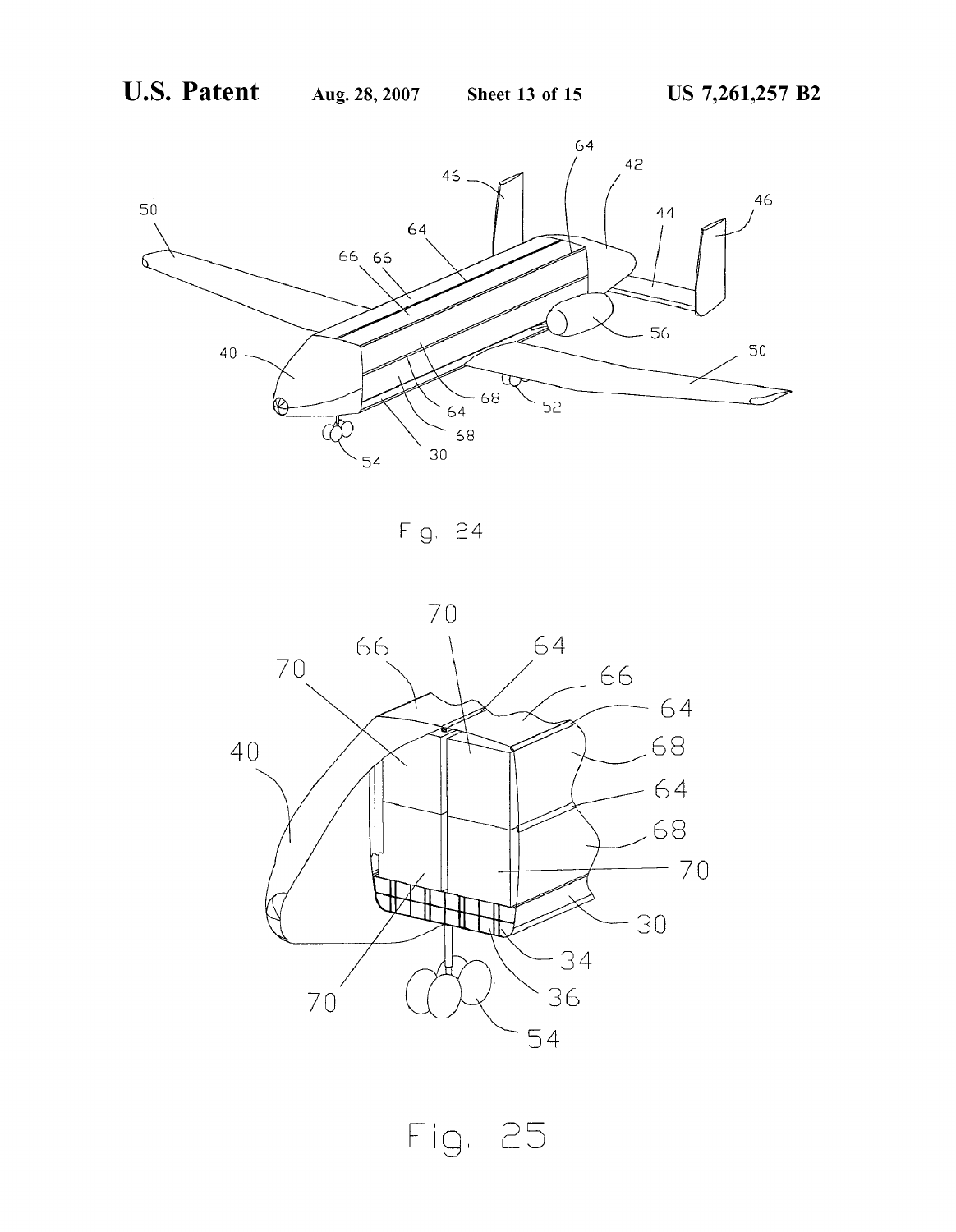

FIG. 26



FIG. 27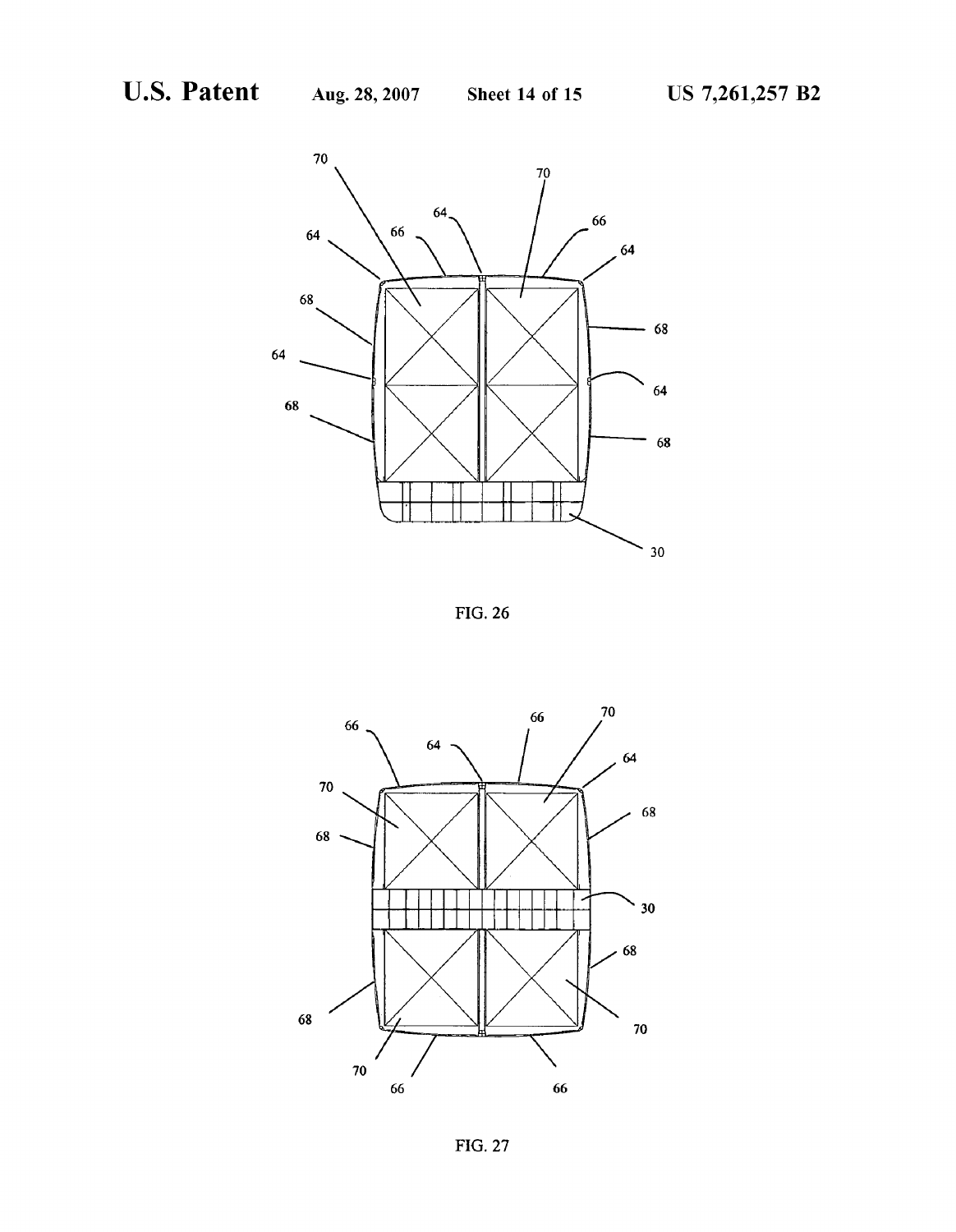

Fig. 28





FIG. 29 FIG. 30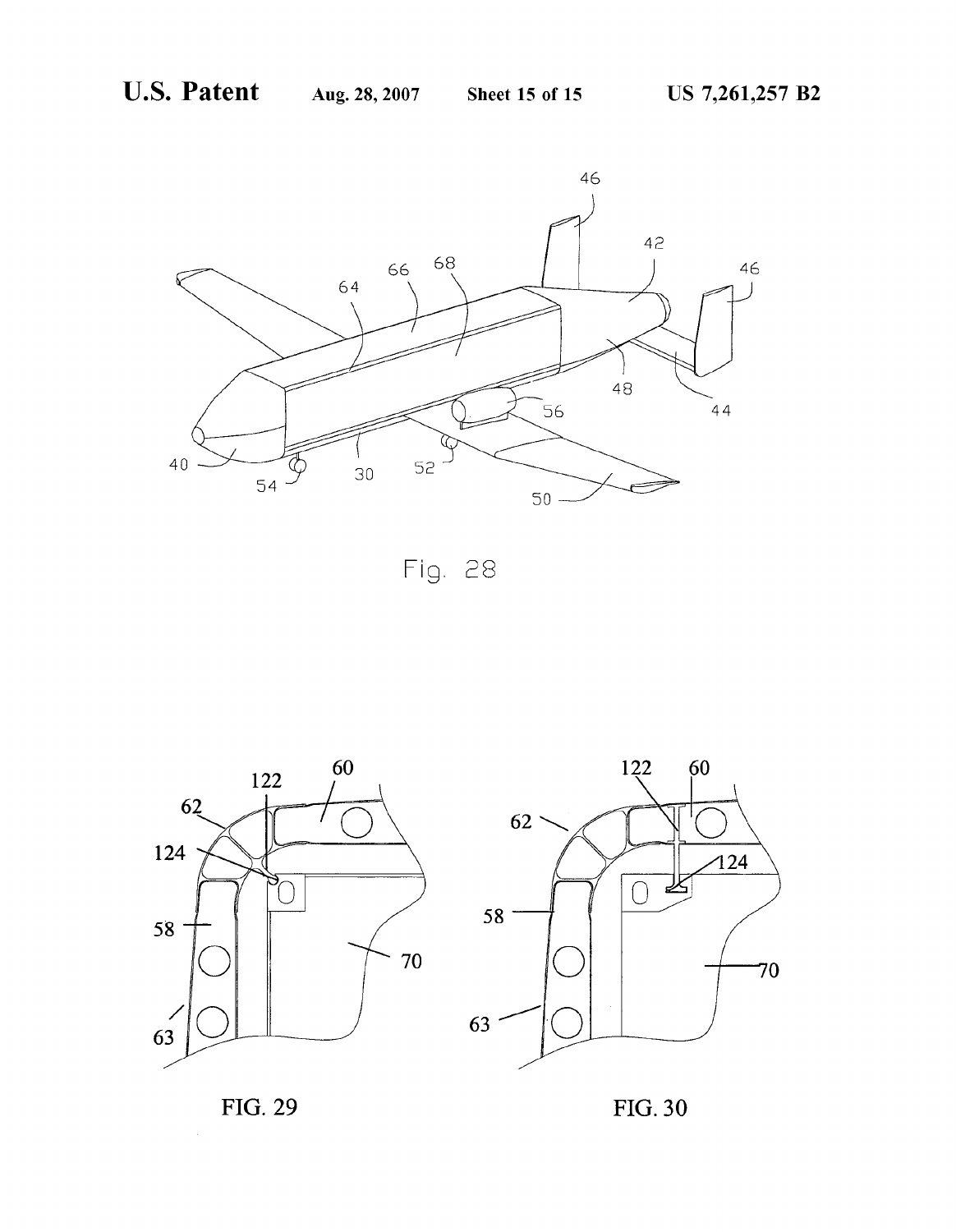10

50

## CARGO AIRCRAFT

### BACKGROUND OF THE INVENTION

The field of the present invention is cargo aircraft for  $\frac{5}{2}$ transporting modular containers.

The basic unit for transporting goods has been the truck. Being the basic unit, the truck has defined limitations on intermodal containers that can typically be transported by ships, trains and trucks. Much of commerce today for Which intermodal containers are most convenient are high volume, loW Weight products, computers being one example. Thus, volume instead of Weight creates the limiting factor in the design of intermodal containers. As such, containers have groWn to the maximum volume capacity of the basic unit, the truck. As such, intermodal containers are limited by the dimensions allowed by highway infrastructures.

The aforementioned intermodal containers have greatly facilitated and loWered the cost of cargo transportation. However, air cargo has generally been excluded from par-  $20$ ticipation in intermodal cargo systems. Aircraft of a size capable of carrying substantial cargo have typically been designed first as passenger aircraft. Cylindrical fuselages and lack of large access ports thereto in such passenger aircraft limit the use of such aircraft for truly intermodal  $25$ cargo systems. Rather, the aircraft must become the basic unit with odd shaped and smaller sized containers. As a result, even with containerized cargo, a truck must be loaded with multiple individual containers for efficient distribution of air cargo. Such aircraft are also designed to be efficient at  $30<sup>30</sup>$ high speeds Which is costly. Military transports are also not particularly compatible With intermodel cargo systems as they are designed for oversized cargo such as rolling equip-<br>ment, e.g., tanks and trucks, and palletized, irregularly ment, e.g., tanks and trucks, and palletiZed, irregularly shaped cargo. Most aircraft specifically designed for the  $35$  nations of containers. military also are mission directed and overall efficiency for competitive cargo transportation is not a first priority.

The inability of aircraft to participate in intermodal con tainer cargo systems has been disadvantageous to interna tional commerce. Business principals such as just-in-time <sup>40</sup> supply and changing business environments including rapid global internet communication have created a demand for much more rapid international shipping than can be pro vided by conventional ships. HoWever, air cargo systems remain both expensive and inconvenient to intermodal ship ping. 45

### SUMMARY OF THE INVENTION

The present invention is directed to an aircraft having a beam structure to receive at least one rigid cargo container with mounts detachably integrating the at least one rigid cargo container as part of the beam structure to provide structural rigidity to the aircraft in flight.

In a first separate aspect of the present invention, the aircraft includes a forward fuselage and an empennage attached to either end of the beam structure. Wings and engines are also provided.

In a second separate aspect of the present invention, the  $_{60}$ mounts associated With the beam structure are located on the top side of the beam structure to detachably support at least one rigid container thereon.

In a third separate aspect of the present invention, the mounts are on the underside of the beam structure to 65 detachably suspend at least one rigid cargo container there from.

In a fourth separate aspect of the present invention, the at least one rigid cargo container is the size of an intermodal container and is of a composite lightweight structure.

In a fifth separate aspect of the present invention, multiple containers and orientations thereof are contemplated.

In a sixth separate aspect of the present invention, an empennage is constructed to provide direct access longitu dinally to the beam from the back of the aircraft.

In a seventh separate aspect of the present invention, a forward fuselage is pivotally associated relative to the beam to allow full access to the forward end of the beam.

In an eighth separate aspect of the present invention, the aircraft is a drone. As a drone, efficient low speed and, correspondingly, longer flights without crew are cost effective and advantageous.

In a ninth separate aspect of the present invention, a forward fuselage, an empennage, wings an engines are each removable as separate units from association With the beam.

In a tenth separate aspect of the present invention, any of the foregoing separate aspects are contemplated to be com bined to greater advantage.

Accordingly, it is an object of the present invention to provide an improved cargo aircraft. Other and further objects and advantages Will appear hereinafter.

### BRIEF DESCRIPTION OF THE DRAWINGS

FIG. 1 is a perspective view of a first embodiment of an aircraft.

FIG. 2 is a partial perspective vieW With portions broken away for clarity of the aircraft of FIG. 1.

FIG. 3 is a cross-sectional vieW taken transversely through the fuselage of the aircraft of FIG. 1.

FIG. 4 is a perspective vieW of a cargo bay and combi

FIG. 5 is a partial exploded perspective vieW of the aircraft of FIG. 1.

FIG. 6 is a detailed perspective of the fuselage of the aircraft of FIG. 5.

FIG. 7 is a side vieW of a fairing frame for the aircraft of FIG. 1 With a container in place.

FIG. 8 is a perspective view of the aircraft of FIG. 1 being loaded or unloaded.

FIG. 9 is a perspective vieW of the aircraft of FIG. 1 With the forward fuselage raised.

FIG. 10 is a perspective vieW of a frame structure of a cargo container.

FIG. 11 is a perspective view of a longer frame structure of a cargo container.

FIG. 12 is a perspective vieW of an exploded assembly of a cargo container.

FIG. 13 is a partial cross-sectional view of a panel illustrated in FIG. 12.

55 panel on a cargo container. FIG. 14 is a detail cross-sectional vieW of an assembled

FIG. **15** is a cross-sectional view of a mount between the beam structure and a container.

FIG. 16 is an exploded perspective view of corner attachments and couplers.

FIG. 17 is a perspective vieW of a second embodiment of an aircraft.

FIG. 18 is a partial perspective view of the aircraft of FIG. 17 With portions broken aWay for clarity.

FIG. 19 is a cross-sectional view taken transversely of the fuselage of the aircraft of FIG. 17.

FIG. 20 is a perspective vieW of an aircraft With cargo containers side by side.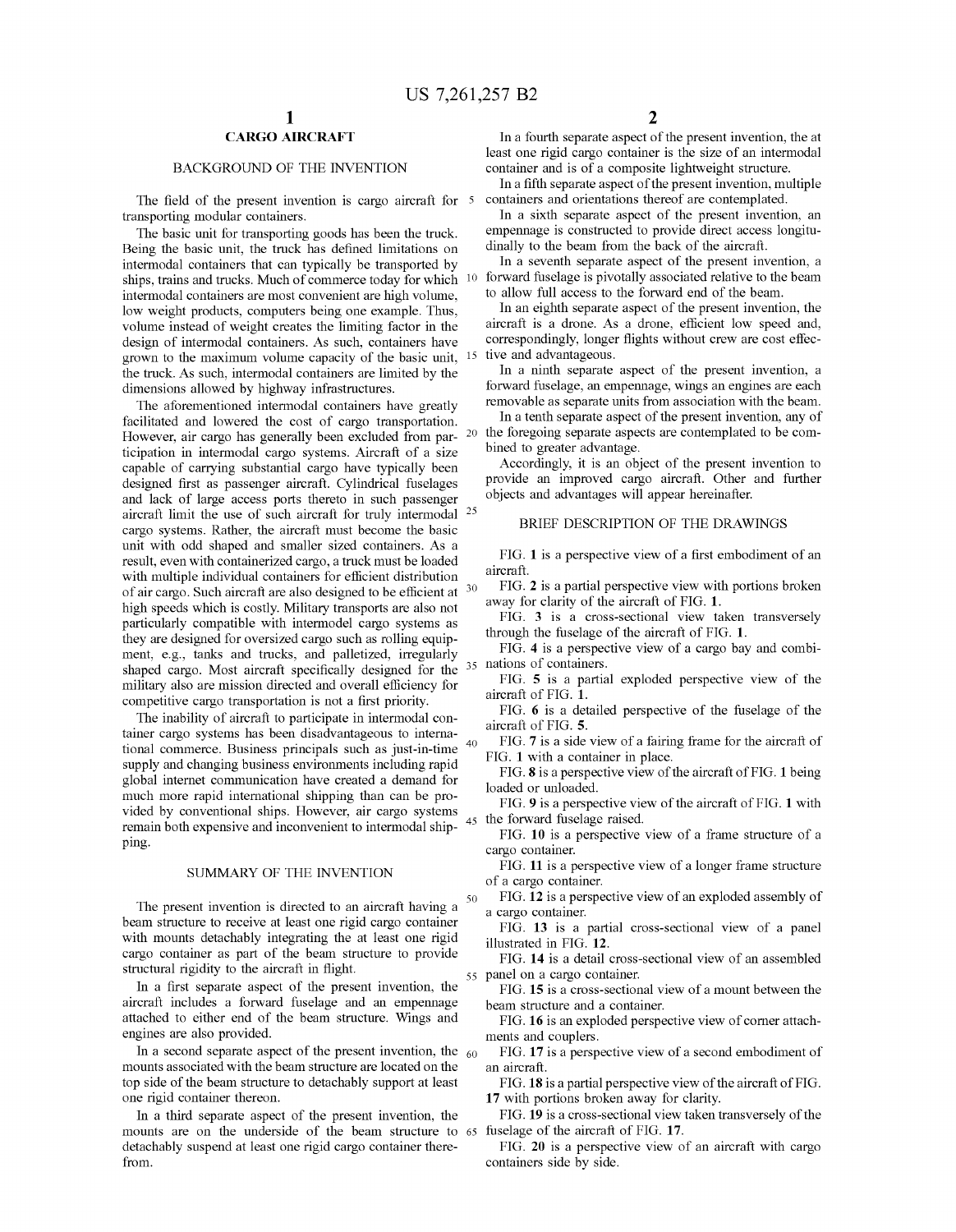10

FIG. 21 is a cross-sectional vieW of the fuselage of the aircraft of FIG. 20.

FIG. 22 is a cross-sectional vieW as in FIG. 21 With an amended beam configuration.

FIG. 23 is a partial perspective view of the aircraft of FIG. 5 20 With portions broken aWay for clarity.

FIG. 24 is a perspective vieW of a fourth embodiment of an aircraft.

FIG. 25 is a partial perspective vieW of the aircraft of FIG. 24 With portions broken aWay for clarity.

FIG. 26 is a cross-sectional vieW of the fuselage of the aircraft of FIG. 24.

FIG. 27 is a cross-sectional vieW of the fuselage of yet another embodiment.

FIG. 28 is a perspective view of an aircraft of a further 15 embodiment.

FIG. 29 is a partial side vieW of the fairing frame of FIG. 7 with a first attachment rail system.

FIG. 30 is a partial side vieW of the fairing frame of FIG. 7 With a second attachment rail system.

### DETAILED DESCRIPTION OF THE PREFERRED EMBODIMENTS

FIG. 1 illustrates a first aircraft design with an integrating  $25$ and supporting beam structure 30 having two ends. The details of the beam structure 30 are better illustrated in FIGS. 2 and 3. The beam structure 30 includes a floor 32 Which may include rollers and/or antifriction devices to facilitate longitudinal movement of a cargo container along 30 the surface of the floor 32. Restraining flanges 33 run along each longitudinal side of the floor 32. In addition to the floor 32, the beam structure 30 includes I-beams 34 With bulk heads 36, 38 positioned periodically along the beam struc ture 30 and affixed to the floor 32 and the I-beams 34. The  $_{35}$ beam structure 30 becomes a rigid structure Which is pref erably sufficient to support the aircraft in flight when empty but cannot support the aircraft in flight when loaded.

A forWard fuselage 40 is located at one end of the beam structure 30. The forward fuselage 40 is shown to be that of  $40$ a drone With no cockpit. Since the Shuttle SRTM mapping mission, it has been possible to have extended commercial flights without human intervention. A cargo drone can fly at low speeds for long distances without concern for crew time and passenger fatigue. The aircraft can therefore be designed 45 for highly efficient flight profiles without accommodation for creW and passangers.

As illustrated in FIG. 9, the forward fuselage 40 is pivotally mounted relative to the beam structure 30 to fully expose the interior cavity above the beam structure 30 from 50 the forward end of the aircraft for loading of cargo containers. The guidance and control for the aircraft may be located in the forward fuselage 40; but, given the lack of a cockpit, can be located elsewhere with equal facility. The forward fuselage 40 may be removed from association With the beam 55 as a unit.

An empennage 42 is attached to the other end of the beam structure 30. The empennage 42 includes laterally extending horizontal stabilizers 44 with twin vertical stabilizers 46 positioned at the outer ends of the horizontal stabilizers 44. As illustrated in FIG. 8, the rear fuselage 48 forming part of the empennage 42 may be split vertically and pivotally mounted to either side of the main fuselage. In this Way, access is provided to the rear end of the beam structure 30 across the ramp defined by the empennage 42 including the 65 horizontal stabilizers 44. The empennage 42 may be removed from association With the beam as a unit.

Wings 50 are also structurally associated With the beam structure 30. The Wings 50 as Well as the beam structure 30 may contain fuel tanks. Landing gear 52 are provided under the Wings 50; and a forWard gear 54 is provided under the beam structure 30. The Wings 50 may be removed from association With the beam as a unit.

Engines 56 are shoWn in the embodiment of FIG. 1 to be directly mounted to the beam structure 30. An engine on each side, symmetrically mounted, is contemplated. Alter natively, as illustrated in FIG. 28, the engines 56 are mounted atop the Wings 50. This arrangement is understood to add to the efficiency of the aircraft. The engines 56 may each be removed from association With the beam as a unit.

20 holes as in conventional aircraft construction. Corner ele FIGS. 5 and 6 illustrate framing to support aerodynamic panels. The frame includes vertical elements 58 and hori zontal elements 60 With comer elements 62 lying in trans verse planes of the aircraft. One such frame 63 is illustrated in greater detail in FIGS. 7, 29 and 30. These elements 58, 60 are typically of I-beam cross section With lightening ments 64 extend longitudinally at the intersections of the vertical elements 58 and horizontal elements 60. These corner elements 64 may provide structural rigidity to aug ment the strength of the beam structure 30 and certainly provide sufficient rigidity to retain fairing components in place on the frame 62. In FIG. 5, a top fairing panel 66 and a side fairing panel 68 are shoWn. Of course, a second side fairing panel 68 is also deployed on the other side of the aircraft.

The aircraft thus defined provides a cargo bay which is designed and sized to closely receive rigid cargo containers 70 forming right parallelepipeds Which are the sizes of intermodal containers. Such intermodal containers are typi cally of a given height and Width and varying incrementally in length. An alternative to the construction of a fairing to define a cargo bay between the forward fuselage 40 and the empennage 42 would be to define the intermodal containers with aerodynamic surfaces. The forward fuselage 40 and the empennage 42 Would transition to create an aerodynamic surface with the forward fuselage 40 and the empennage 42. The containers 70 Would be designed to be compatible With truck transportation Whether or not they have aerodynamic surfaces.

In the embodiments, the rigid cargo containers 70 provide strength to the beam structure 30. The beam structure 30 is designed to be as light as possible. As such, the beam structure 30 is capable of supporting takeoff loads, flight loads and landing loads of the aircraft When free of cargo. Additionally, the beam structure 30 must be sufficient to support compression loads upon landing even When fully loaded. However, the beam structure 30 is not required to fully sustain bending and torsional loads in flight, landing and takeoff when a rigid cargo container or multiple such containers are in place in the aircraft. The additional rigidity required is supplied by the rigid cargo containers 70. To this end, the containers 70 are constructed with sufficient structure and rigidity and are securely mounted to the beam structure 30 such that bending and torsional forces experi enced by the beam structure 30 are imposed upon the securely mounted container or containers 70.

Mounts 72 are provided on the beam structure 30. These mounts may be bolted or otherwise retained on the floor 32. Further, incremental adjustments are preferably provided in order that the mounts 72 can attach to the container or containers 70 While accommodating variations in container length and placement. Such incremental adjustment may be provided by patterns of attachment holes in the floor 32 to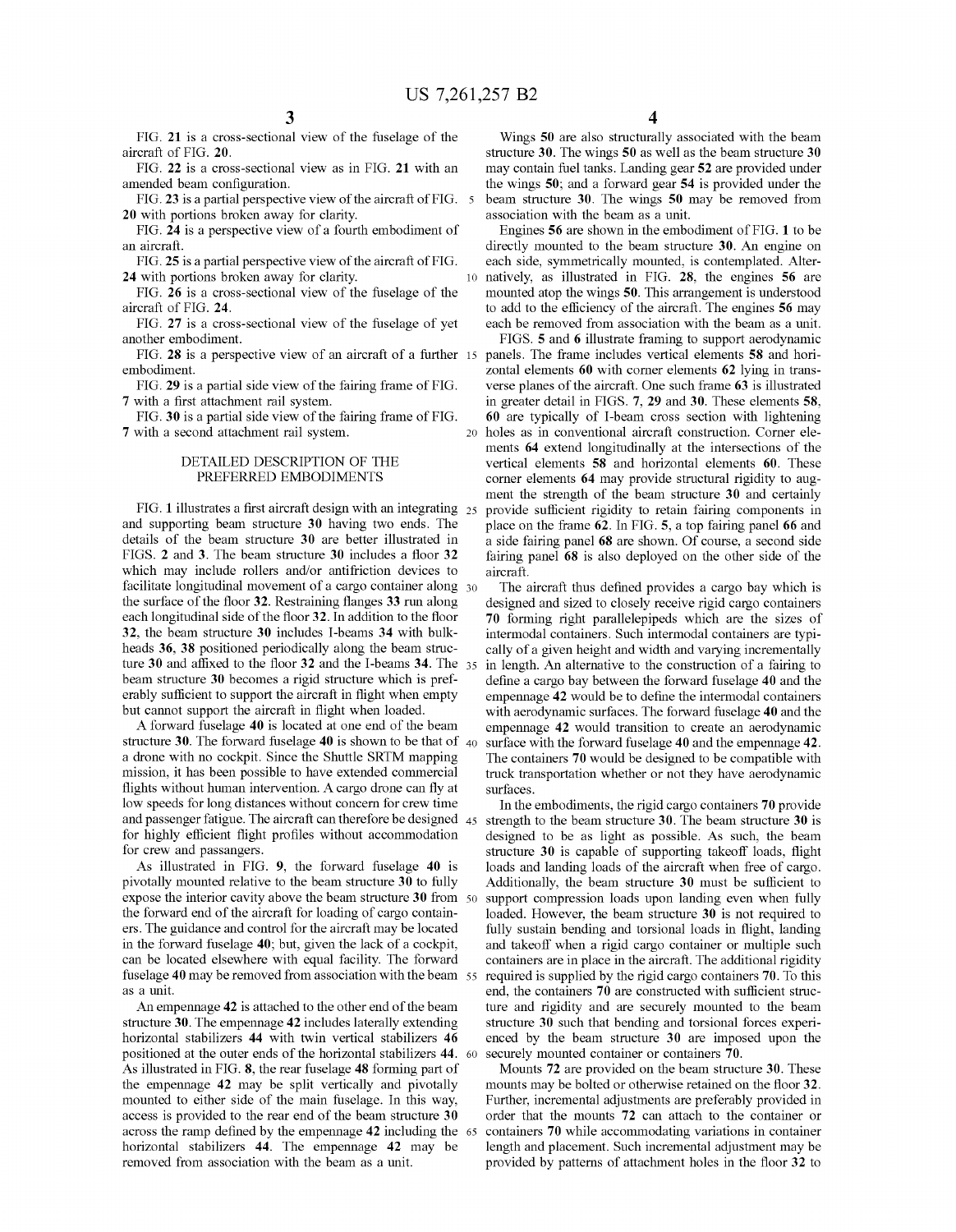allow for lateral or longitudinal repositioning of the mounts 72 once the container or containers 72 are in place. A mount 72 is illustrated in FIG. 15 as a shoulder bolt 72 Which extends between the beam structure 30 and a container 70. Such a bolt 72 provides substantial shear resistance as well 5 as tension loading. The mounts 72 may be located or positionable along the full length of the floor 32 or at incremental positions reflecting standard container sizes. The mounts may face inwardly from the sides of the floor 32. Access ports through the fairings may be provided to alloW  $10$ access to the mounts 72. Alternatively, mechanisms may be employed Which are automatic or remotely actuated.

Attachments 74 are illustrated in FIG. 16 as formed boxes 76 through Which slots 78 extend. By employing the formed boxes 76, the slots 78 terminate to provide an inner face. The attachments 74 are located in the structure of the rigid container or containers 70. As such, the attachments 74 cooperate With the formed boxes 74 With slots 76 through the Walls thereof. The formed boxes 76 may include thick walls on one outer side or bottom to receive the mounts 72. 20

To fix the attachments 74 to one another, couplers 84 are employed. Each coupler 84 includes two heads 86 extending in opposite directions from a coupler body 88. The heads 86 are undercut between the body 88 and each of the heads 86 to form opposed engaging surfaces on the inner sides of the 25 heads 86. The heads 86 also fit within the slots 76 in one orientation. The heads 86 have a convex surface for easier placement in the associated slots 76.

The couplers 84 may be formed such that the heads 86 are on a shaft rotatable Within the body 88. A collar 90 is 30 separated from each of the heads 86 by substantially the thickness of the Walls of the formed boxes 76 With the collar 90 being of sufficient diameter that the collar 90 cannot fit within the slots 78. The collar 90 also provides access once the heads 86 are positioned in the slots 78 for rotation of the 35 heads 86 into a locked orientation With the slots 78. The body 88 is of sufficient size and includes flat sides 92 such that it is prevented from rotating by the floor 32. Once the head 86 have been properly located, a set screw 94 can be placed to insure that the heads 86 Will not rotate relative to 40 the attachments 74. The same mechanisms are employed between attachments 74 on adjacent containers 70.

The mounts 72 may correspond to the attachments 74 and employ the same mechanisms as shoWn in FIG. 16. Identical slots  $78$  in the floor 32 or the restraining flanges 33 can  $45$ cooperate With the slots 78 in the containers 70 and couplers 84 to restrain the containers 70 and integrate the structures thereof With the beam structure 30.

Each rigid cargo container 70 is constructed as shoWn in FIGS. 10 through 16. A first internal structure of a container  $50$ is illustrated in FIG. 10. This structure includes four columns 96 and eight beams 98 fixed together by corner attachments 74 as illustrated in FIG. 10 to form a right parallelepiped. Panels 100 are then assembled With longerons 102 to form a top, a bottom and sides of the cargo container 70. A 55 representative panel 100 is illustrated in FIG. 13. The panel 100 is formed of lightweight material. In this embodiment the panel  $100$  is defined by two thin sheets  $104$ ,  $106$ separated by honeycomb 108. Inner longerons 110 are also placed between the sheets 104, 106 and attached thereto. 60 ing a double-wide beam structure 30 to accommodate side-About the periphery of each of the panels 100, the sheets 104, 106 come together to form an attachment flange 112. Each of these panels 100 may be of composite material or a mixture of aluminum sheets 104, 106 and formed honey comb 108. 65

FIG. 13 illustrates the sides, top and bottom of the completed cargo container 70 in association With the struc

6

ture defined by the four columns 96 and eight beams 98. Two panels 100 are associated together With longerons 102 positioned therebetween. The attachment flanges 112 are fixed to the corner columns 96 and beams 98 which include parallel flanges 114 for that purpose.

Where longer containers are contemplated, intermediary columns 96 and beams 98 may additionally be employed. In this way, all panels 100 may be of the same size through appropriate location of the columns 96 With the overall lengths of the containers being multiples of the container illustrated in FIG. 10. Multiple containers of varying length may be employed to create an overall payload for an aircraft of a given length. FIG. 4 illustrates such arrangements With a sixty-foot long cargo area and containers 70 broken into various multiples of ten-foot lengths.

FIG. 8 illustrates employment of the first embodiment through the placement of a cargo container 70. A truck 116 is shoWn aligned With the cargo area of the aircraft. In this case, the rear fuselage 48 is defined by doors which extend in an aerodynamic form and can also open to fully expose the interior of the fairing for insertion or removal of the rigid cargo container 70. This container 70 may be, as illustrated in FIG. 4, one single container or a preassembled group of containers 70. Winches and other mechanisms may be employed to assist in the repositioning of the container or containers 70 either in the aircraft or on the truck 116. Alternatively, the forward fuselage 40 may be pivoted out of the Way as illustrated in FIG. 9 and the container 70 loaded from or unloaded to the truck 116 from the front of the aircraft. The landing gear 52 and/or forward gear 54 may be additionally exendable or retractable or the mounts thereof my be able to move up and doWn to accommodate the level of the bed of a truck 116.

The general principles described herein With regard to the first embodiment also apply to the several other embodiments Which are presented. A second embodiment is illus trated in FIGS. 17 through 19. In this embodiment, the beam structure 30 is arranged at the top of the aircraft With the rigid cargo container or containers 70 suspended thereunder through attachments to the underside of the beam structure 30. In this second embodiment, the beam structure is effec tively inverted and is formed of a very similar structure to that of the first embodiment. The wings 50 are correspondingly associated With the top of the aircraft to be at the beam structure for support. Further, the engines 56 are also so located.

This repositioning of the beam structure 30 makes the loading and unloading of containers through the empennage 42 more difficult. However, the forward fuselage 40 continues to provide loading capability through rotation of the forWard fuselage 40 out of the Way. Alternatively, cargo bay doors 118, as illustrated in FIG. 19, may provide access for loading of the container or containers 70 from beloW. To accommodate this overhead placement of the beam structure 30, the landing gear 52 must be supported at a greater distance than as required in the first embodiment. Either the gear 52, 54 itself or structure 119 may extend Within additional fairings 120 to either side of the fuselage.

FIGS. 20 through 23 illustrate another configuration havby-side rigid cargo containers 70. But for the dimensional changes and required additional structural rigidity Within the beam structure 30, the foregoing discussion applies to this embodiment. FIGS. 21 and 22 show two different configurations of the I-beams 34 to support different expected weight requirements. These figures also illustrate a central column disposed betWeen the side by side containers Which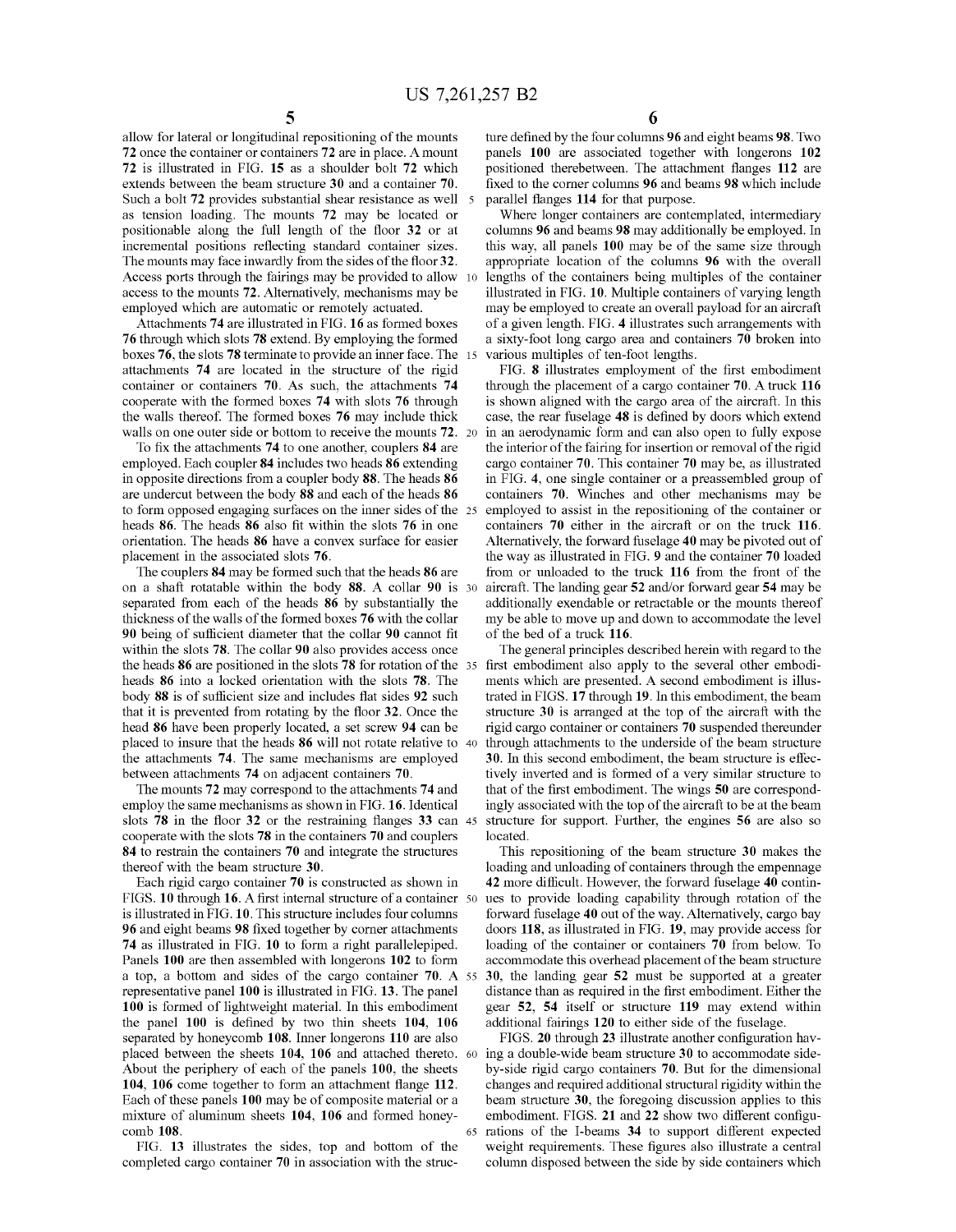$\frac{7}{2}$  can be a bulkhead or a series of independent columns. Alternatively, the side by side containers 70 can be linked together as discussed above and the containers 70 at or adjacent that joint also attached to mounts associated With the central corner element 64 with no central column 5 present.

FIGS. 24 through 26 illustrate yet another embodiment designed to accommodate a different arrangement of rigid cargo containers 70. In this embodiment, two-high sets of containers are placed side by side to achieve four times the cross-sectional area for container cargo as in the first embodiment. The same comments applied to FIGS. 21 and 22 regarding the central column, illustrated between the containers 70 in FIG. 26, apply to this embodiment.

FIG. 27 provides a hybrid between the first and second 15 embodiments. TWo sets of side-by-side cargo containers 70 are positioned above and beloW the beam structure 30. The same comments applied to FIGS. 21 and 22 regarding the central column, illustrated between the containers 70 in FIG. 27, apply to this embodiment. 20

FIGS. 29 and 30 illustrate yet another feature Which can augment the structure of the system. Arail 122 is associated with the frame 62 in two locations as illustrated in the two figures. A corresponding channel 124 is shown located in the container 70. The channel  $124$  may be an interlocking fit as  $25$ shoWn only at the comers of the container 70 or fully through the container With additional support provided the realong. The rail mechanism is shown in association with the fairing but may be associated With the beam structure 30 as Well. 30

Thus, improved cargo aircraft have been disclosed. While embodiments and applications of this invention have been shoWn and described, it Would be apparent to those skilled in the art that many more modifications are possible without departing from the inventive concepts herein. The invention, 35 therefore is not to be restricted except in the spirit of the appended claims.

What is claimed is:

1. An aircraft for carrying at least one rigid cargo con tainer, comprising:<br>a forward fuselage;  $40$ 

an empennage;

Wings;

- a beam structure including a first end to which the forward  $_{45}$ fuselage is attached, a second end to Which the empen nage is attached, and mounts to structurally engage the at least one rigid cargo container in juxtaposition With the beam structure between the first and second ends, the Wings being mounted to the beam structure, 50
- wherein the beam structure has sufficient rigidity to support the aircraft in flight when the beam structure is unloaded;
- wherein the beam structure has insufficient rigidity to support the aircraft in flight when the beam structure is  $55$ loaded With the at least one rigid cargo container; and
- wherein the mounts detachably integrate the at least one rigid cargo container as part of the beam structure to provide additional structural rigidity to the beam struc ture sufficient to support the aircraft in flight; 60
- at least one panel fixed relative to the beam structure, Wherein the at least one panel at least partially encloses the at least one rigid cargo container; and

engines fixed relative to the beam structure.

2. The aircraft of claim 1, the mounts being on the 65 underside of the beam structure to detachably suspend the at least one rigid cargo container therefrom.

3. The aircraft of claim 1, the mounts being on the top side of the beam structure to detachably support the at least one rigid cargo container thereon.

4. The aircraft of claim 1, the engines being mounted to the upper side of the Wings.

5. The aircraft of claim 1 further comprising at least one rigid container attached to the mounts.

6. The aircraft of claim 5, the rigid container further including four columns and eight beams forming the edges and corners of a structurally unitary parallelepiped With at least two side panels, a top panel and a bottom panel.

- 7. An aircraft comprising:
- 
- at least one rigid container including four columns and eight beams forming the edges and comers of a struc turally unitary parallelepiped with at least two side panels, a top panel, and a bottom panel, the side panels being a composite With thin skin surfaces With a honeycomb structure therebetween and periodic longerons extending thereacross;<br>a forward fuselage;

an empennage;

Wings;

- a beam structure including a first end to which the forward fuselage is attached, a second end to Which the empen nage is attached, and mounts rigidly on the beam structure and structurally engaging the at least one rigid cargo container in juxtaposition With the beam structure between the first and second ends, the wings being mounted to the beam structure, the mounts detachably integrating the at least one rigid cargo container as part of the beam structure;
- aerodynamic panels to at least partially cover the at least one rigid cargo container; and
- engines fixed relative to the beam structure.
- 8. An aircraft comprising:
- a forWard fuselage;

an empennage;

- Wings;
- a beam structure including a first end to which the forward fuselage is attached, a second end to Which the empen nage is attached, and mounts, Wherein the beam struc ture has sufficient rigidity to support the aircraft in flight when the beam structure is unloaded;
- rigid cargo containers in juxtaposition With the beam structure between the first and second ends, the wings being mounted to the beam structure, Wherein the beam structure has insufficient rigidity to support the aircraft in flight when the beam structure is loaded with the rigid cargo containers;
- wherein the mounts detachably integrate the rigid cargo containers as part of the beam structure to provide additional structural rigidity to the beam structure needed to support the aircraft in flight, the containers including attachments to structurally engage one another at least at each of the adjacent comers thereof, the attachments being rigidly and directly fixed to the corners;
- an aerodynamic panel that at least partially encloses the rigid cargo container; and

engines fixed relative to the beam structure.

9. The aircraft of claim  $8$ , the containers being the size of intermodal containers of one or more incremental lengths.

10. The aircraft of claim 8, the attachments on the ends of the containers being universally engageable With one another.

11. The aircraft of claim 10, the attachments and mounts universally engageable With one another including undercut